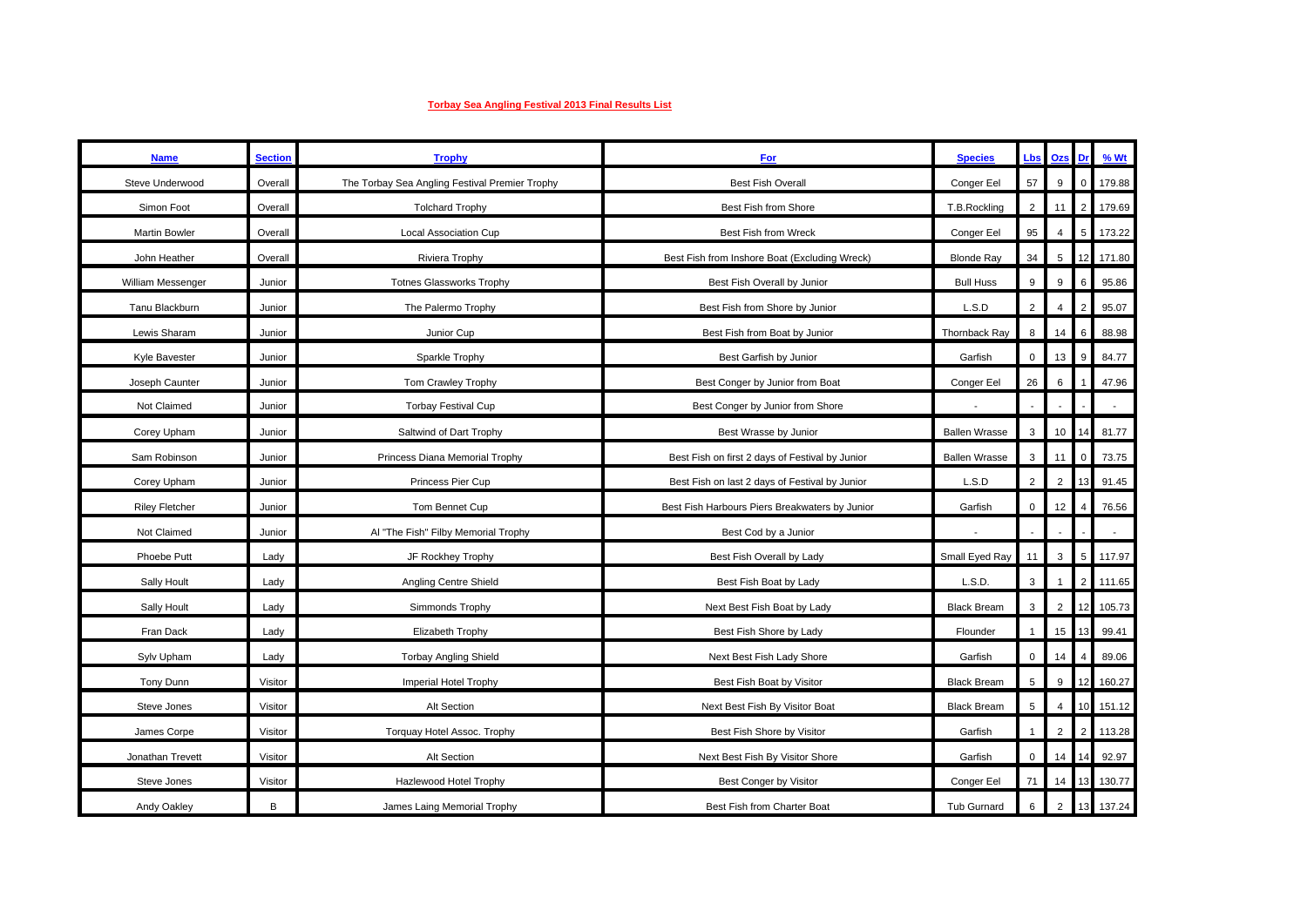| Steve Underwood  | B           | Brian Dash Memorial Trophy     | Best Fish Skerries & Assoc Banks Pits from Boat               | <b>Blonde Ray</b>    | 31              | $\overline{2}$ |             | 155.68 |
|------------------|-------------|--------------------------------|---------------------------------------------------------------|----------------------|-----------------|----------------|-------------|--------|
| Peter Hutchins   | $\mathbb S$ | RE Edhouse Trophy              | Best Fish Harbours Piers Breakwaters from Shore               | Gol. Grey Mulllet    | $\overline{2}$  | 6              |             | 106.25 |
| Nick Berry       | B           | Palace Hotel Trophy            | Best Fish River Teign from Boat                               | <b>Grey Mullet</b>   | $\overline{4}$  | 11             | 5           | 110.75 |
| Joe Drew         | S           | Cliff Young Trophy             | Best Fish River Teign from Shore                              | Garfish              | $\mathbf{1}$    | $\overline{4}$ |             | 127.73 |
| James Nicol      | В           | The Mike Wall Trophy           | Best Fish River Exe from Boat                                 | Garfish              | $\mathbf 0$     | 14             | 4           | 79.17  |
| John Case        | S           | Lawrenson Trophy               | Best Fish River Exe from Shore                                | Flounder             | $\overline{2}$  |                |             | 103.32 |
| Paul Lingham     | B           | Agatha Christie Trophy         | Best Fish River Dart from Boat                                | <b>Grey Mullet</b>   | $\overline{4}$  | 11             | 12          | 111.40 |
| Paul Tocknell    | S           | Rosetor Hotel Trophy           | Best Fish River Dart from Shore                               | <b>Grey Mullet</b>   | $\overline{4}$  | 12             | 15          | 113.14 |
| Not Claimed      | B/S         | Dean Burrell Memorial Trophy   | Best Bass from Torbay                                         |                      |                 |                |             |        |
| Andrew Davis     | В           | President of Brixham SA Trophy | Best Bass from Boat                                           | Bass                 | 9               | $\overline{4}$ | $\,6$       | 115.92 |
| Dave Fortune     | S           | <b>Bass Trophy</b>             | Best Bass from Shore                                          | Bass                 | 6               | 14             | 12          | 115.37 |
| Malcolm Wright   | B/S         | Paignton SAA Trophy            | Best Black Bream                                              | <b>Black Bream</b>   | $5\phantom{.0}$ | 10             | 6           | 161.38 |
| David Loder      | В           | Ernie Passmore Memorial Trophy | <b>Best Conger from Wreck</b>                                 | Conger Eel           | 91              | $\overline{7}$ | 11          | 166.33 |
| Andy Simpson     | B           | Brixham Bait & Tackle Trophy   | Next Best Conger From Wreck                                   | Conger Eel           | 64              | $\,6$          | 3           | 117.07 |
| Jamie Grimshaw   | В           | George Eager Trophy            | Best Conger Excluding Wreck                                   | Conger Eel           | 43              | 14             | 5           | 137.17 |
| Jock Melrose     | $\mathbb S$ | Hazlewood Hotel Trophy         | Best Conger from Shore                                        | Conger Eel           | 24              | 9              | $\,$ 5 $\,$ | 122.91 |
| Roger Barge      | B/S         | Royal Hotel Torquay Trophy     | <b>Best Dab</b>                                               | Dab                  | $\overline{1}$  | 3              | 8           | 108.33 |
| John Case        | B/S         | Young's Europe '73 Trophy      | <b>Best Flounder</b>                                          | Flounder             | $\overline{2}$  | 3              | $\Omega$    | 109.38 |
| Mike Wall        | B/S         | Mike Stone Trophy              | <b>Best Grey Mullet</b>                                       | <b>G.Grey Mullet</b> | $\overline{2}$  | 8              | 15          | 113.72 |
| David French     | B/S         | San Remo Hotel Trophy          | <b>Best Mackerel</b>                                          | Mackerel             | $\overline{2}$  | $\overline{4}$ | 3           | 113.09 |
| Mark Satterley   | B/S         | Dave Smith Memorial Trophy     | <b>Best Plaice</b>                                            | Plaice               | $\mathbf{3}$    | $\overline{7}$ | 6           | 115.37 |
| Simon Foot       | B/S         | Links Hotel Trophy             | <b>Best Pollack</b>                                           | Polllack             | 13              | $\overline{1}$ | 15          | 100.93 |
| Mike Johnson     | B/S         | The Shark Trophy               | Best Salachii (Dogfish, Ray etc.)                             | <b>Bull Huss</b>     | 15              | $\,$ 5         |             | 153.16 |
| Ray Nathan       | B/S         | Jones Perpetual Trophy         | <b>Best Turbot</b>                                            | Turbot               | 15              | 15             | $\Omega$    | 106.25 |
| Peter Hutchins   | B/S         | Mike Sangster Trophy           | <b>Best Wrasse</b>                                            | <b>Ballen Wrasse</b> | $5\phantom{.0}$ | $\overline{4}$ |             | 105.16 |
| Keith Nathan     | B/S         | Saltwind Trophy                | <b>Best Ling</b>                                              | Ling                 | 26              | 10             | 14          | 148.22 |
| Alan Edwards     | B/S         | Gemini Trophy                  | <b>Best Cod</b>                                               | Cod                  | 20              | 14             |             | 122.82 |
| Craig Williamson | B           | The Red Gill Trophy            | Best Fish Wreck on Artifical Lure                             | Pollack              | 12              | 10             | 9           | 97.39  |
| Janie Grimshaw   | B/S         | The Stan Rowe Trophy           | Best Fish by a Member of Local Club Assoc. to Torbay Festival | <b>Black Bream</b>   | $\sqrt{2}$      | 10             | 6           | 151.34 |
| Tony Dunn        | В           | Charlotte Louise Trophy        | <b>Best Pouting from Wreck</b>                                | Pouting              | $\overline{2}$  | 12             |             | 100.99 |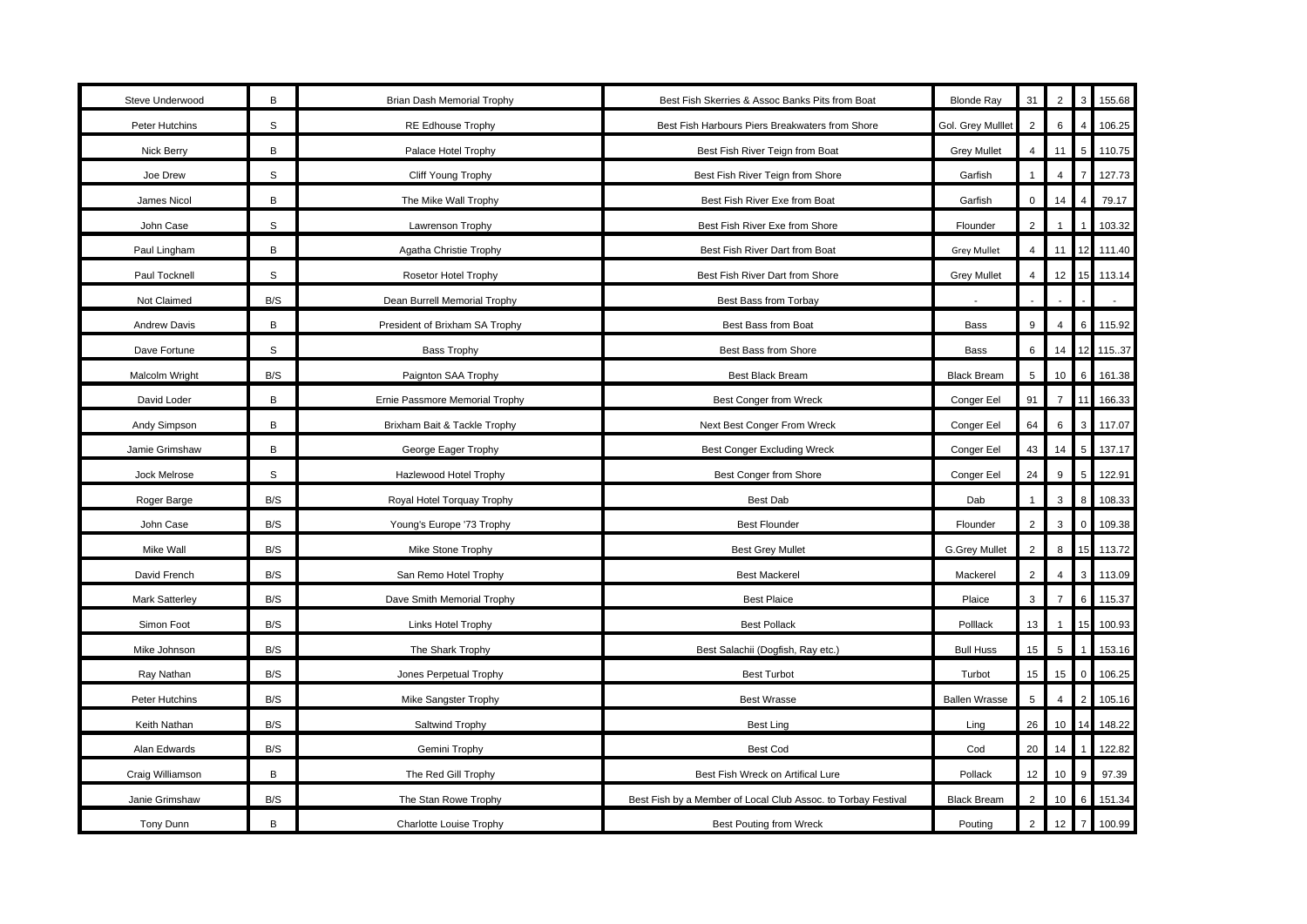| Paul Millman                  | <b>SPECIAL</b> | Sportsman Trophy        | Highest number of Specimens of different species (100% +)        | 5                   |                     |                |                 | 581.60 |
|-------------------------------|----------------|-------------------------|------------------------------------------------------------------|---------------------|---------------------|----------------|-----------------|--------|
| Steve Underwood/ Mike Johnson | <b>SPECIAI</b> | Manor Building Trophy   | <b>Best Team</b>                                                 |                     |                     |                |                 | 631.08 |
| Malcolm Wright/ Steve Jones   | <b>SPECIAI</b> | Alt Sec Team            | Next Best Team                                                   |                     |                     |                |                 | 560.17 |
| Chris Martin                  | SA             | Specimen awards Section | Scad from Boat (Not winning prize)                               | Scad                | $\mathbf 0$         | 13             |                 | 75.69  |
| Kevin Turner                  | SA             | Specimen awards Section | Whiting from Boat (Not winning prize)                            | Whiting             | $\overline{2}$      | $\mathbf 0$    | 5               | 95.04  |
| Paul Millman                  | SA             | Specimen awards Section | Bull Huss from Boat (Not winning prize)                          | <b>Bull Huss</b>    | 12                  | 13             |                 | 128.67 |
| Sean Ingham                   | SA             | Specimen awards Section | Cuckoo Wrasse from boat (Not winning prize)                      | Cuckoo Wrasse       |                     |                |                 | 99.48  |
| James Short                   | SA             | Specimen awards Section | Garfish from Shore (Not winning prize)                           | Garfish             | $\mathbf{1}$        | 4              | 0               | 125.00 |
| Mike Smith                    | SA             | Specimen awards Section | LSD from Shore (Not winning prize)                               | L.S.D.              | $\overline{2}$      | 13             | $6\phantom{.}6$ | 119.41 |
| <b>Matt Skelley</b>           | SA             | Specimen awards Section | Bull Huss from Shore (Not winning prize)                         | <b>Bull Huss</b>    | 13                  | 3              |                 | 146.70 |
| Steve Harrison                | SA             | Specimen awards Section | Scad from Shore (Not winning prize)                              | Scad                | $\mathsf{O}\xspace$ | 10             |                 | 64.06  |
| Ray Carr                      | SA             | Specimen awards Section | Rockling from Shore (Not winning prize)                          | T.B.Rockling        | $\mathbf{1}$        | 14             |                 | 128.65 |
| Tony Dunn                     | DP             | Day Prize Saturday 1    | Best fish from Wreck each day not winning any other prize        | <b>Black Bream</b>  | 3                   | $\overline{2}$ | 14              | 90.85  |
| Max Bingle                    | DP             | Day Prize Sunday 1      | Best fish from Wreck each day not winning any other prize        | Conger Eel          | 54                  | $\Omega$       | $\Omega$        | 98.18  |
| Ashley Lane                   | DP             | Day Prize Monday        | Best fish from Wreck each day not winning any other prize        | Scad                |                     | $\Omega$       | $\mathbf 0$     | 88.89  |
| Ashley Lane                   | DP             | Day Prize Tuesday       | Best fish from Wreck each day not winning any other prize        | Bass                | $\overline{4}$      | $\overline{2}$ | 8               | 51.95  |
| Tony Dunn                     | <b>DP</b>      | Day Prize Wednesday     | Best fish from Wreck each day not winning any other prize        | <b>Black Bream</b>  | $\overline{4}$      | $\overline{2}$ |                 | 117.97 |
| David Woodall                 | DP             | Day Prize Thursday      | Best fish from Wreck each day not winning any other prize        | Ling                | 24                  | 13             | $\overline{2}$  | 137.89 |
| Steve Ford                    | <b>DP</b>      | Day Prize Friday        | Best fish from Wreck each day not winning any other prize        | Pollack             | $\overline{7}$      | 3              | $\overline{4}$  | 55.41  |
| Tony Dunn                     | DP             | Day Prize Saturday 2    | Best fish from Wreck each day not winning any other prize        | <b>Black Bream</b>  | 4                   |                | $\overline{4}$  | 116.52 |
| Not Claimed                   | <b>DP</b>      | Day Prize Sunday 2      | Best fish from Wreck each day not winning any other prize        |                     |                     |                |                 |        |
| Liam Ford                     | DP             | Day Prize Saturday 1    | Best fish from Inshore Boat each day not winning any other prize | <b>Blonde Ray</b>   | 26                  | 13             | $\overline{7}$  | 134.20 |
| Mike Smith                    | DP             | Day Prize Sunday 1      | Best fish from Inshore Boat each day not winning any other prize | <b>Blonde Ray</b>   | 30                  | $\mathbf 0$    |                 | 150.20 |
| Mike Johnson                  | <b>DP</b>      | Day Prize Monday        | Best fish from Inshore Boat each day not winning any other prize | <b>Blonde Ray</b>   | 28                  | $\overline{7}$ | 8               | 142.34 |
| Jamie Grimshaw                | DP             | Day Prize Tuesday       | Best fish from Inshore Boat each day not winning any other prize | <b>Trigger Fish</b> | $\mathbf{3}$        | 9              | 9               | 130.82 |
| John McDonald                 | <b>DP</b>      | Day Prize Wednesday     | Best fish from Inshore Boat each day not winning any other prize | <b>Black Bream</b>  | $\overline{4}$      | $\overline{4}$ | 5               | 142.32 |
| Steve Ford                    | <b>DP</b>      | Day Prize Thursday      | Best fish from Inshore Boat each day not winning any other prize | <b>Black Bream</b>  | $\overline{4}$      | 3              | 6               | 140.37 |
| Jamie Grimshaw                | <b>DP</b>      | Day Prize Friday        | Best fish from Inshore Boat each day not winning any other prize | <b>Black Bream</b>  | 3                   | 15             | 8               | 132.29 |
| Oliver Putt                   | <b>DP</b>      | Day Prize Saturday 2    | Best fish from Inshore Boat each day not winning any other prize | <b>Blonde Ray</b>   | 26                  | $\mathbf 0$    |                 | 130.22 |
| Naomi Coulson                 | DP             | Day Prize Sunday 2      | Best fish from Inshore Boat each day not winning any other prize | <b>Grey Mullet</b>  | $\overline{4}$      | 6              | $\overline{c}$  | 103.13 |